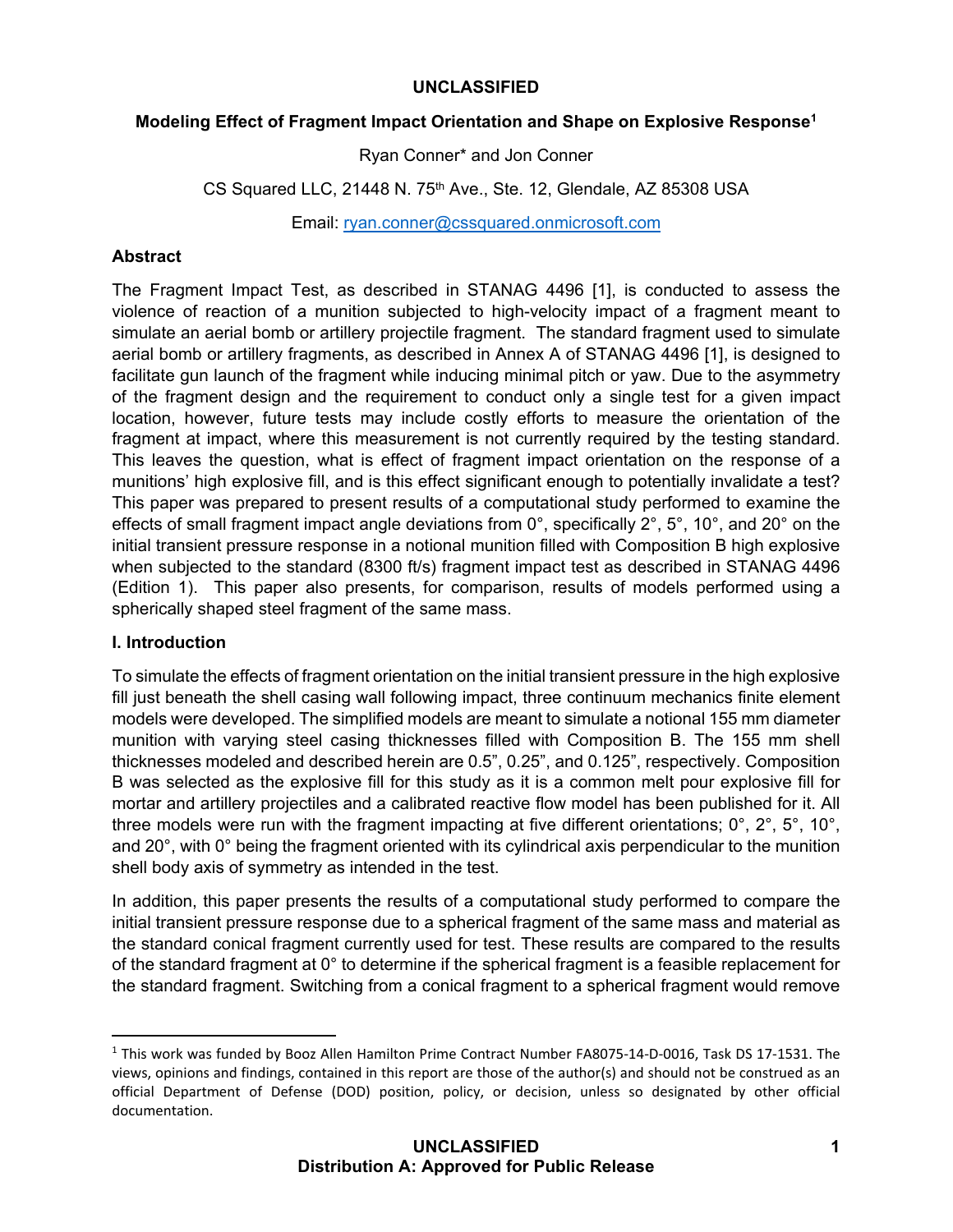the need for measuring fragment orientation at impact, as the spherical fragment would be completely symmetrical.

All the finite element models presented in this report were meshed using the commercial software program Trelis, developed and marketed by Computational Simulation Software, LLC (csimsoft). They were run using the commercial software program, LS-DYNA, developed and marketed by Livermore Software Technology Corporation (LSTC). The test description and material parameters used to run these models were obtained from the open literature and unclassified, publicly released, distribution unlimited, sources.

# **II. Fragment Impact Test: General Setup**

A three-dimensional (3D), half-symmetry, explicit Lagrangian finite element model was built to simulate the fragment impact test. A notional 155 mm diameter munition was modeled with a 2:1 length to diameter aspect ratio. Figure 1 shows the 3D half-symmetry model with a 0.5" shell thickness of 4340 steel and the standard fragment of mild steel oriented at an impact angle of 0°. The remaining two models had a similar configuration with the same outer diameter of 155 mm and aspect ratios, the main difference being the reductions in shell thickness resulted in more high explosive mass to fill the gap left by the thinner shell. In all cases reported here the fragment impact velocity modeled was 8300 ft/s (2350 m/s).



**Figure1. 3D Half-Symmetry Model of Fragment Impact Test.**

The high explosive material was modeled using a reactive flow ignition and growth model for Composition B, a mixture of TNT and RDX. To implement this model an unreacted constitutive model was required for the high explosive sample. The constitutive model selected was an Elastic/Plastic Hydrodynamic material model, with the parameters used taken from reference [2]. To model the shock to detonation properties of the Composition B high explosive material the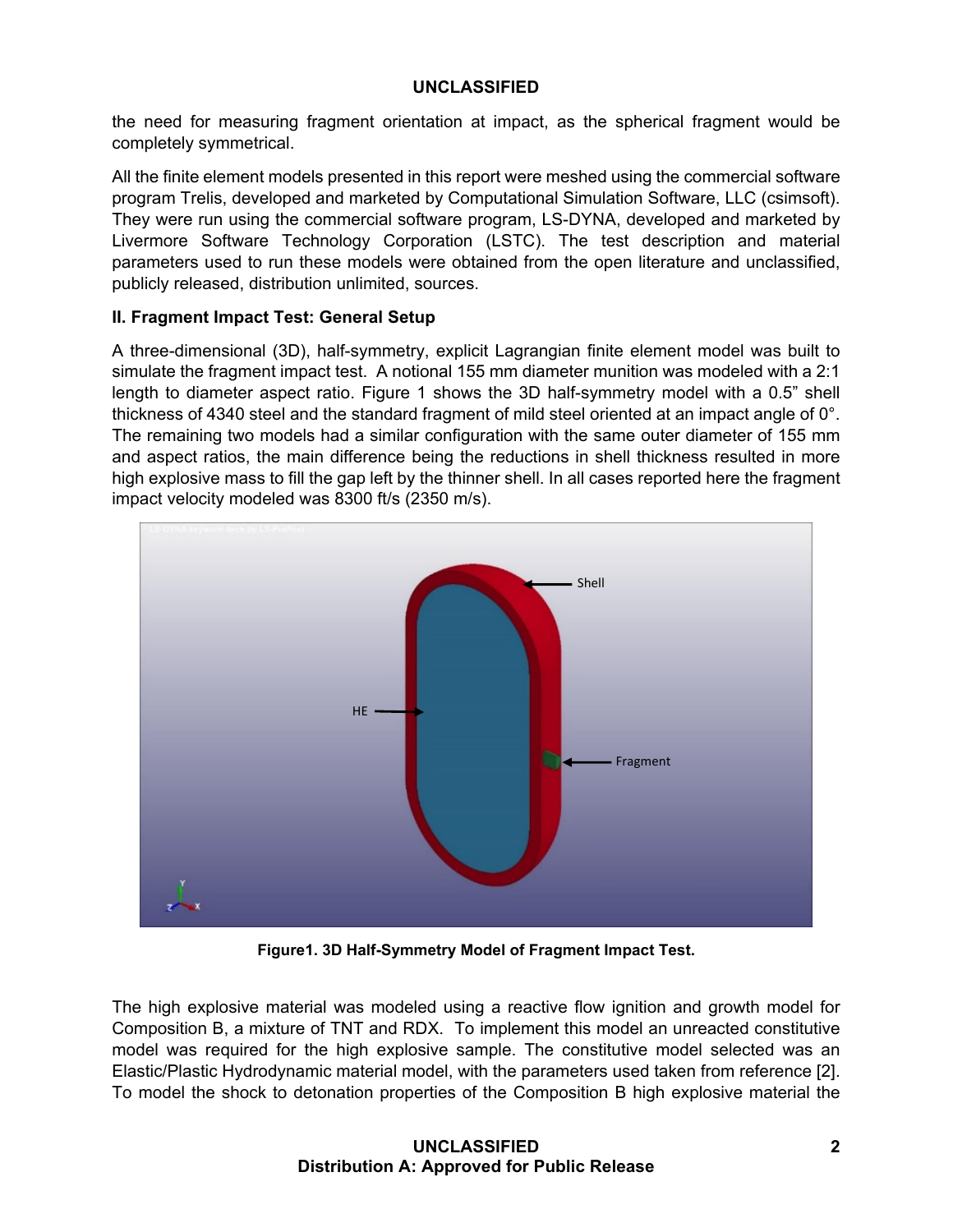Ignition and Growth reactive flow model was implemented as the equation of state, with parameters taken from reference [3].

The steel munition casing and the standard steel fragment plastic deformation, damage accumulation, and material failure were modeled using a Johnson-Cook constitutive material model with the parameters taken from references [4-7]. Both material equations of state were modeled using the Mie-Gruneisen equation of state with the parameters taken from references [8] and [9].

The interface between the steel munition casing and the steel fragment was modeled using the eroding sliding contact algorithm in LS-DYNA to enable material failure of the elements while retaining the mass of the failed material at the interface as nodes. The finite element mesh was created using Trelis. All three had a mesh resolution of approximately 20 zones/cm.

### **III. Results – Standard Fragment**

The simulation was run with the fragment in five different orientations at impact:  $0^\circ$ ,  $2^\circ$ ,  $5^\circ$ ,  $10^\circ$ , and 20°. Each simulation was run for a total of 8 usec with single precision (32 bit) accuracy using the LS-DYNA solver "Is-dyna\_smp\_s\_Dev\_125010\_winx65.exe". In all cases the fragment initial velocity was 8300 ft/s (2530 cm/ µsec), corresponding to the standard test in reference [1]. To illustrate the model geometry with a fragment off axis, Figure 2 provides a general view of the model before impact with the fragment oriented at 10°, and a shell casing thickness of 0.5". To demonstrate the typical results observed in all of simulations run, Figure 3 presents a pressure contour of this model at 2, 4, 6, and 8 µsec after fragment impact. This illustrates the shock to detonation occurring in the Composition B high explosive material predicted by the model at the 10° fragment impact orientation. All other orientations exhibited a similar shock to detonation behavior in the Composition B explosive fill.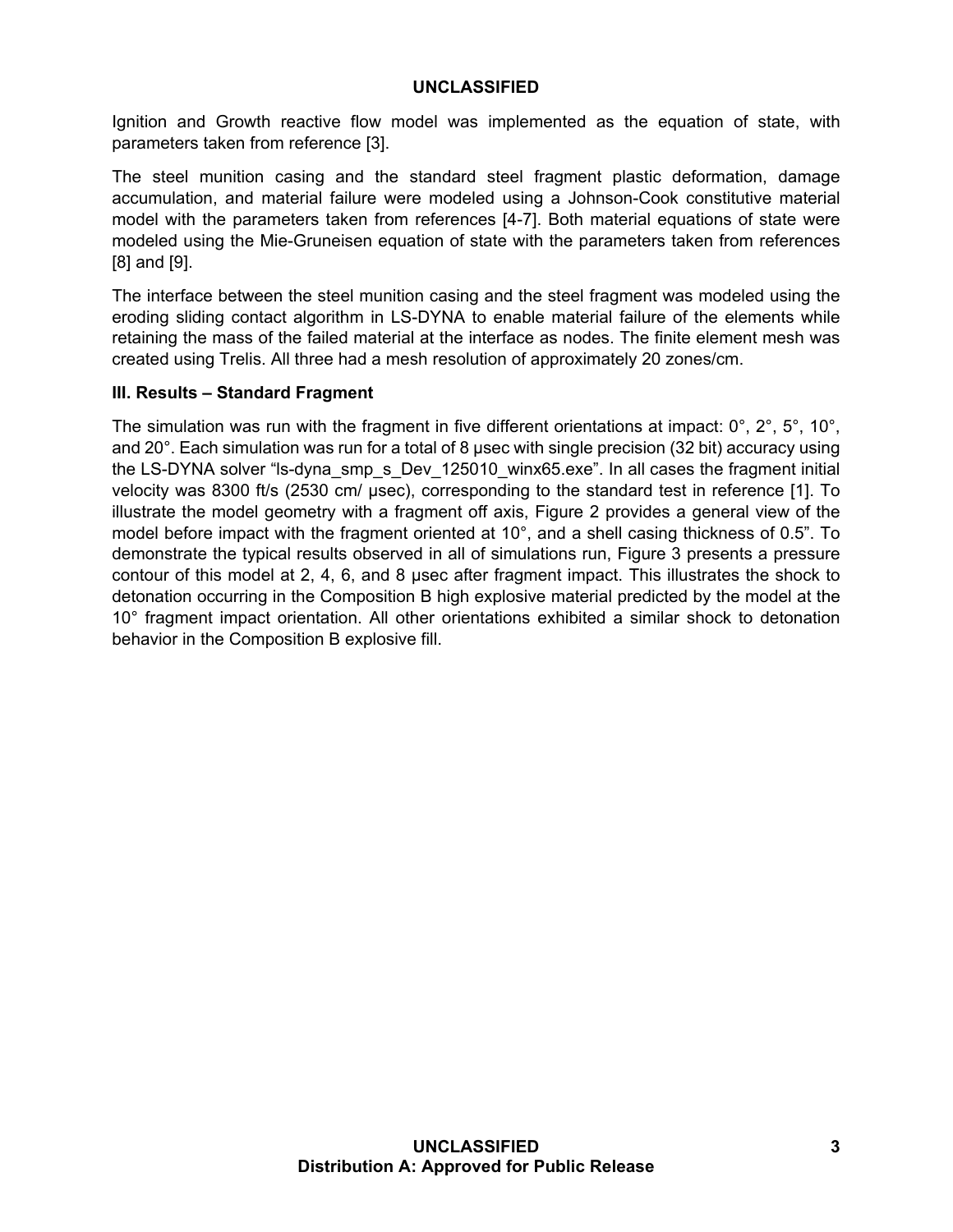

**Figure 2. General View - 10° Fragment Impacting 0.5" Thick Shell Casing.** 



**Figure 3. 10° Fragment – Pressure Contours at 2, 4, 6, and 8 µs After Impact.** 

 **UNCLASSIFIED 4 Distribution A: Approved for Public Release**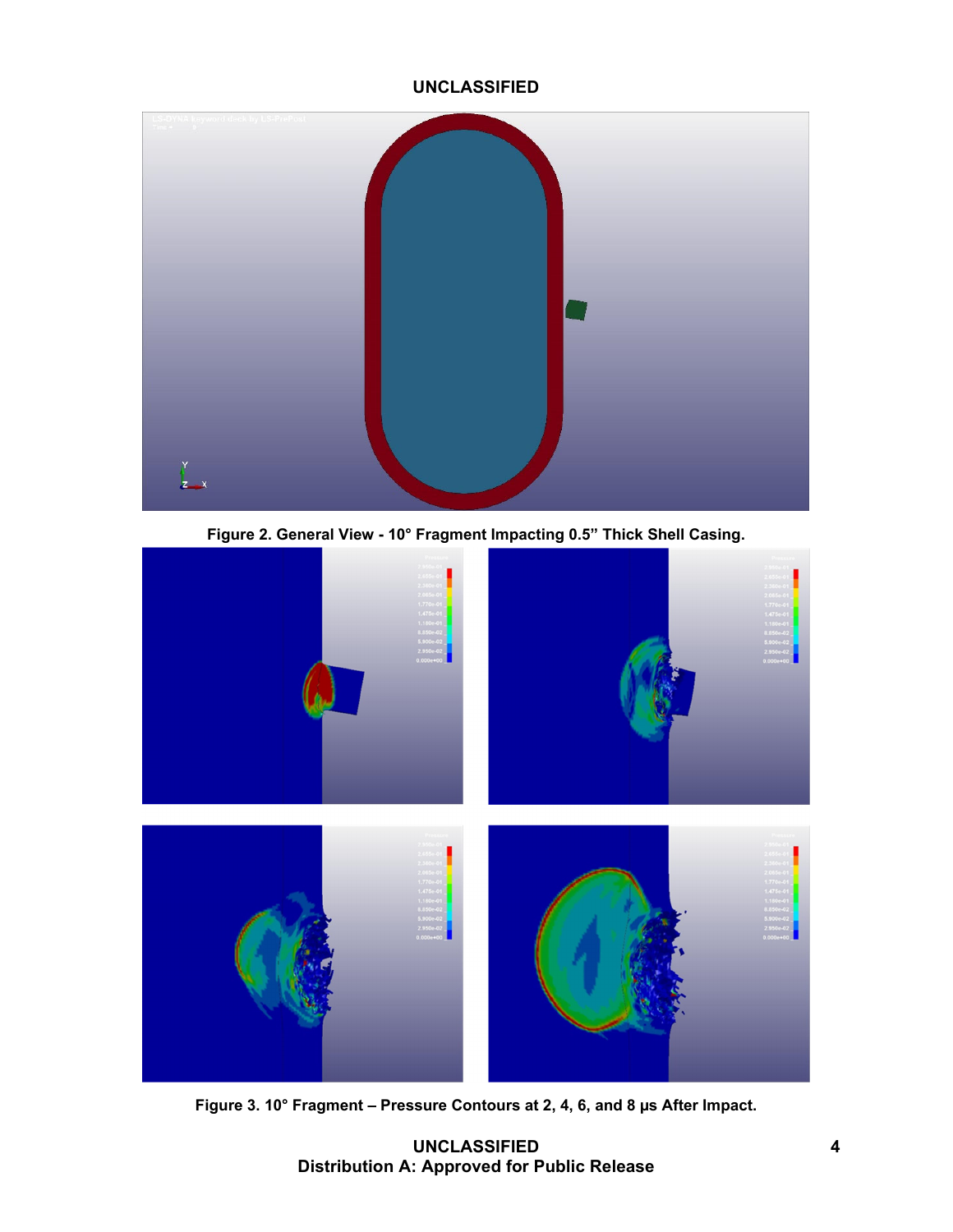For each simulation, a pressure-time history was recorded for one element in the Composition B high explosive material closest to the explosive/shell casing interface that experienced the highest initial pressure after fragment impact. The predicted pressure was recorded for this element every 0.001 µsec. Figure 4 presents a pressure vs. time history comparison for the elements selected at the five different fragment impact orientations for a 0.5" shell casing thickness.

Table 1 presents a summary of the peak pressure experienced in the high explosive immediately after impact for each shell casing thickness (0.5", 0.25", and 0.125") at the five different fragment orientations (0°,2°,5°,10°, and 20°).



**Figure 4. Composition B Pressure vs. Time History for 0.5" Shell Casing Thickness**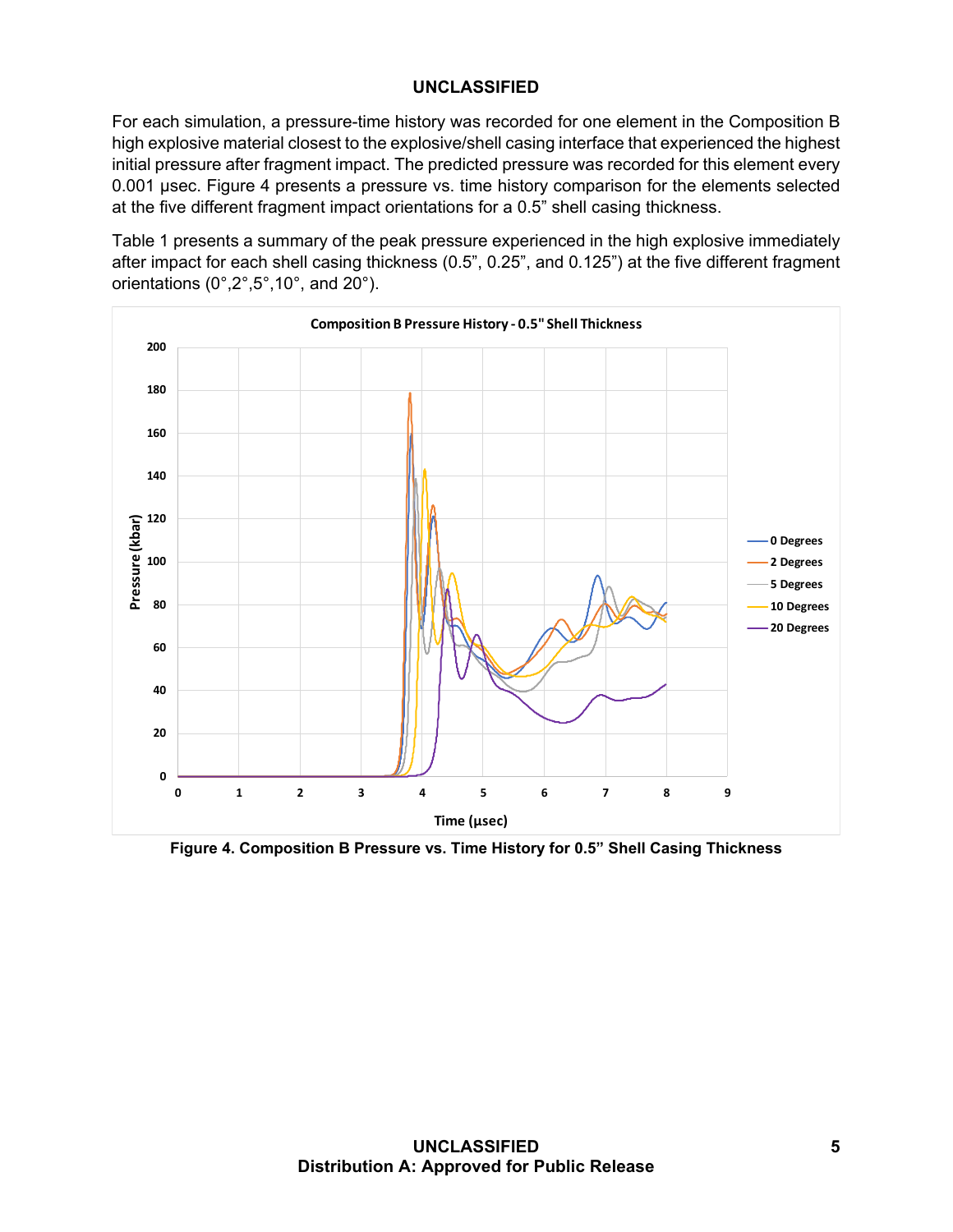| 0.5" Shell Casing Peak Pressure Summary   |               |                        |  |  |
|-------------------------------------------|---------------|------------------------|--|--|
| <b>Fragment Orientation</b>               | Peak Pressure | Percent Change from 0° |  |  |
|                                           | (kbar)        |                        |  |  |
| 0                                         | 160           |                        |  |  |
| 2                                         | 179           | 12%                    |  |  |
| 5                                         | 139           | $-13%$                 |  |  |
| 10                                        | 143           | $-10%$                 |  |  |
| 20                                        | 88            | $-45%$                 |  |  |
| 0.25" Shell Casing Peak Pressure Summary  |               |                        |  |  |
| <b>Fragment Orientation</b>               | Peak Pressure | Percent Change from 0° |  |  |
|                                           | (kbar)        |                        |  |  |
|                                           | 249           |                        |  |  |
| $\overline{2}$                            | 272           | 9%                     |  |  |
| 5                                         | 274           | 10%                    |  |  |
| 10                                        | 291           | 17%                    |  |  |
| 20                                        | 286           | 15%                    |  |  |
| 0.125" Shell Casing Peak Pressure Summary |               |                        |  |  |
| <b>Fragment Orientation</b>               | Peak Pressure | Percent Change from 0° |  |  |
|                                           | (kbar)        |                        |  |  |
| 0                                         | 310           |                        |  |  |
| $\overline{2}$                            | 346           | 12%                    |  |  |
| 5                                         | 297           | $-4%$                  |  |  |
| 10                                        | 294           | $-5%$                  |  |  |
| 20                                        | 295           | $-5%$                  |  |  |

For a shell casing thickness of 0.5", the initial peak shock pressure experienced in the high explosive material sees a maximum with a fragment orientation of 2°, with an orientation of 5°, 10° resulting in a slight decrease (maximum of 13%) when compared to 0°, and 20° resulting in a larger 45% decrease.

For a shell casing thickness of 0.25", it was observed that the initial peak shock pressure experienced in the high explosive material increases slightly at all fragment orientations modeled when compared to 0°. Impact orientations of 10° and 20° produced the highest peak pressures and were near the Chapman-Jougout pressure for Composition B of 295 kbar, resulting in immediate detonation.

For a shell casing thickness of 0.125", the initial peak shock pressure experienced in the high explosive at all orientations were near or exceeded the Chapman-Jouguet pressure of 295 kbar, resulting in immediate detonation.

# **IV. Fragment Impact Test: Spherical Fragment General Setup**

To eliminate the need for measuring fragment impact angle upon impact, one possible solution is to replace the current conical fragment with a fully symmetrical spherical fragment. To investigate this solution, the same 3D, half-symmetry, explicit Lagrangian finite element models of varying shell thicknesses presented previously were utilized, with the conical fragment replaced with a spherical fragment of the same mass. All materials and material properties remained as previously described. In all cases the fragment impact velocity modeled was 8300 ft/s (2350 m/s).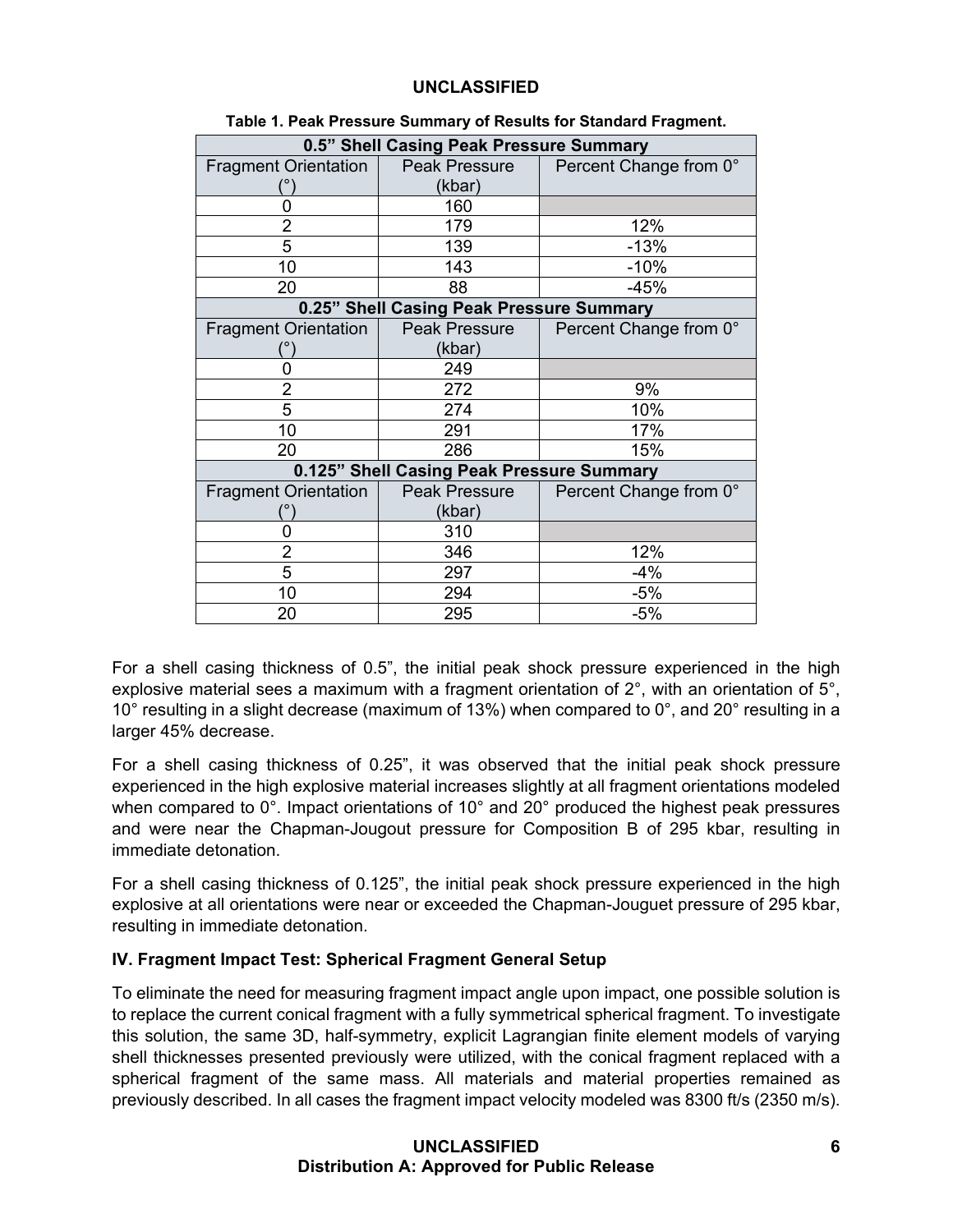Figure 5 illustrates the 3D half-symmetry model with a 0.5" shell thickness of 4340 steel and a spherical fragment of mild steel.



**Figure 5. 3D Half-Symmetry Model of Spherical Fragment Impact Test.** 

# **V. Results – Spherical Fragment**

Each spherical fragment simulation was run for a total of 8 µsec with single precision (32 bit) accuracy using the LS-DYNA solver "ls-dyna\_smp\_s\_Dev\_125010\_winx65.exe". Figure 6 provides a general view of the model before impact, with a shell thickness of 0.25". To illustrate the typical results observed in all simulations, Figure 7 shows pressure contours for the model at 2, 4, 6 and 8 µsec after fragment impact with a 0.25" shell thickness. This illustrates the shock to detonation occurring in the Composition B high explosive material predicted by the model at all shell thicknesses.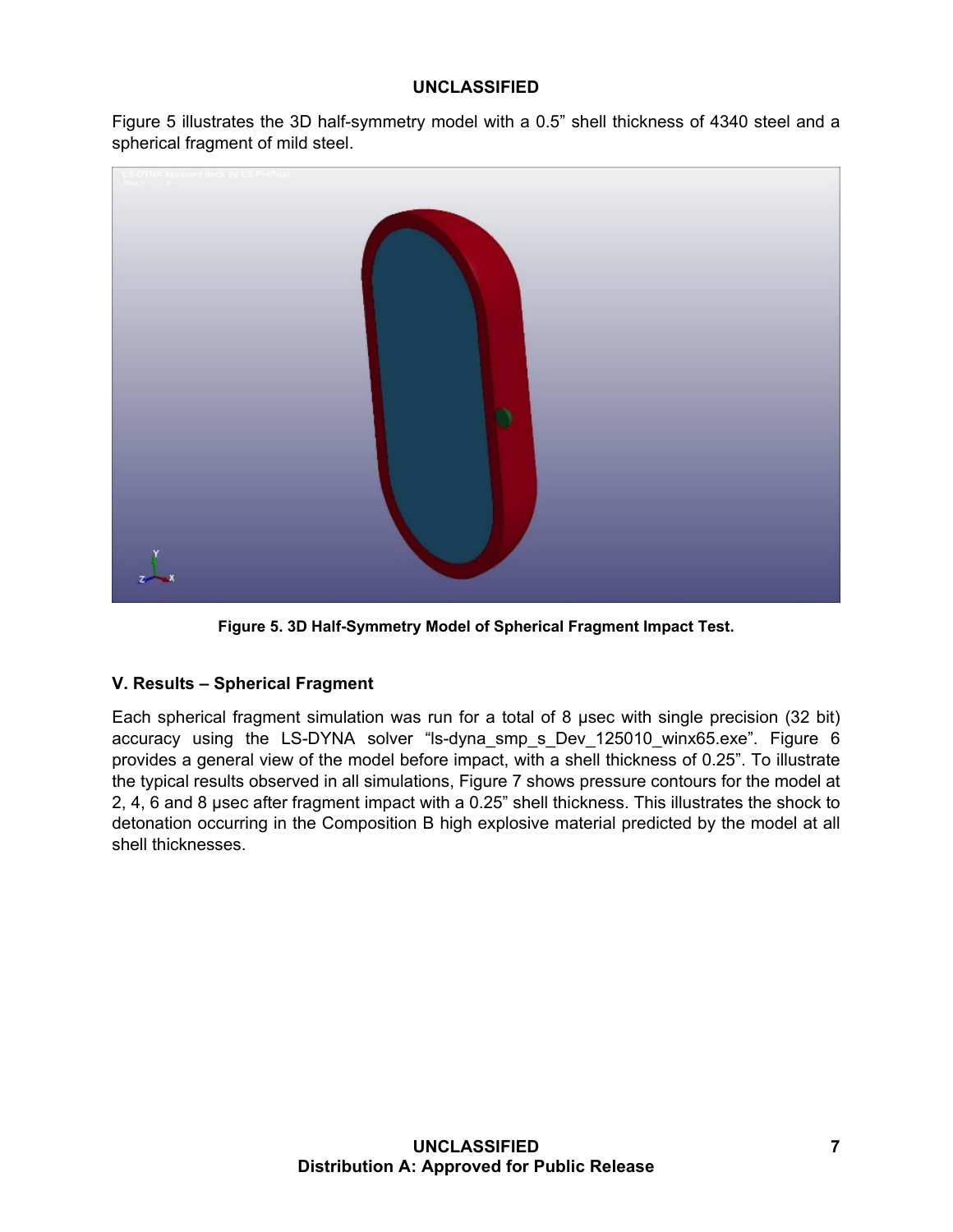

**Figure 6. General View – Spherical Fragment Impacting 0.25" Shell Casing.** 



**Figure 7. Spherical Fragment – Pressure Contours at 2, 4, 6, and 8 µs After Impact.** 

As was recorded for the conical fragment, a pressure-time history was recorded for one element in the high explosive material closest to the high explosive/shell interface that experienced the highest initial pressure after fragment impact. The predicted pressure was recorded for the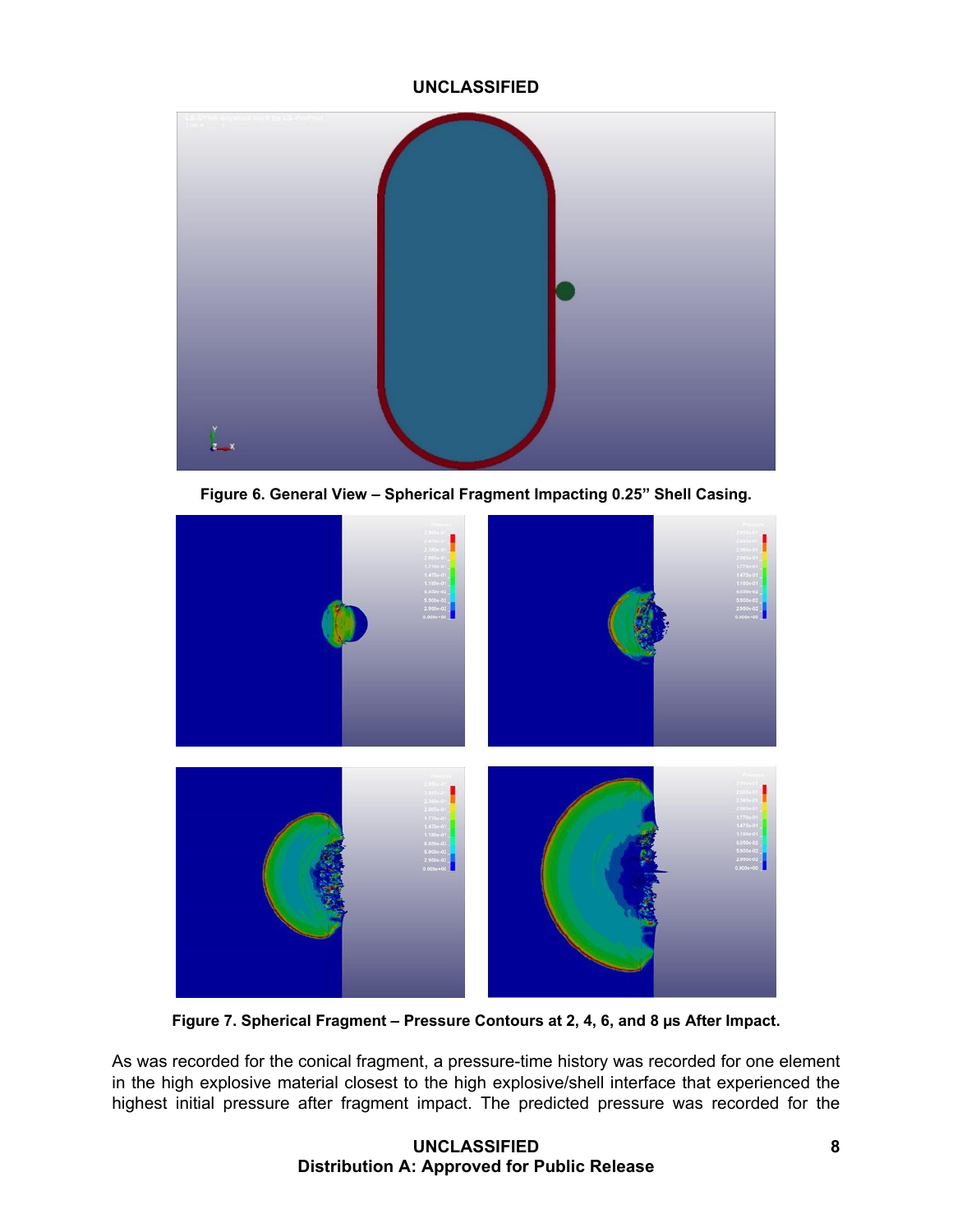element every 0.001 µsec. Figure 8 provides a pressure vs. time history comparing high explosive elements from the spherical and conical fragment simulations for a shell thickness of 0.25". Results for all simulations with varying shell thicknesses are summarized in Table 2.



| Figure 8: Composition B Pressure vs. Time History for 0.25" Shell Casing Thickness. |  |  |
|-------------------------------------------------------------------------------------|--|--|
|-------------------------------------------------------------------------------------|--|--|

| 0.5" Shell Casing Peak Pressure Summary   |                      |                        |  |  |
|-------------------------------------------|----------------------|------------------------|--|--|
| <b>Fragment Type</b>                      | <b>Peak Pressure</b> | Percent Change from 0° |  |  |
|                                           | (kbar)               |                        |  |  |
| Conical                                   | 160                  |                        |  |  |
| Spherical                                 | 59                   | $-63%$                 |  |  |
| 0.25" Shell Casing Peak Pressure Summary  |                      |                        |  |  |
| <b>Fragment Type</b>                      | <b>Peak Pressure</b> | Percent Change from 0° |  |  |
|                                           | (kbar)               |                        |  |  |
| Conical                                   | 249                  |                        |  |  |
| Spherical                                 | 132                  | $-47%$                 |  |  |
| 0.125" Shell Casing Peak Pressure Summary |                      |                        |  |  |
| <b>Fragment Type</b>                      | <b>Peak Pressure</b> | Percent Change from 0° |  |  |
|                                           | (kbar)               |                        |  |  |
| Conical                                   | 310                  |                        |  |  |
| Spherical                                 | 249                  | $-20%$                 |  |  |

#### **Table 2. Peak Pressure Summary of Results for Spherical Fragment.**

Notably the initial peak shock pressure experienced in the high explosive due to a spherical fragment is significantly lower than that due to the conical fragment with all shell thicknesses.